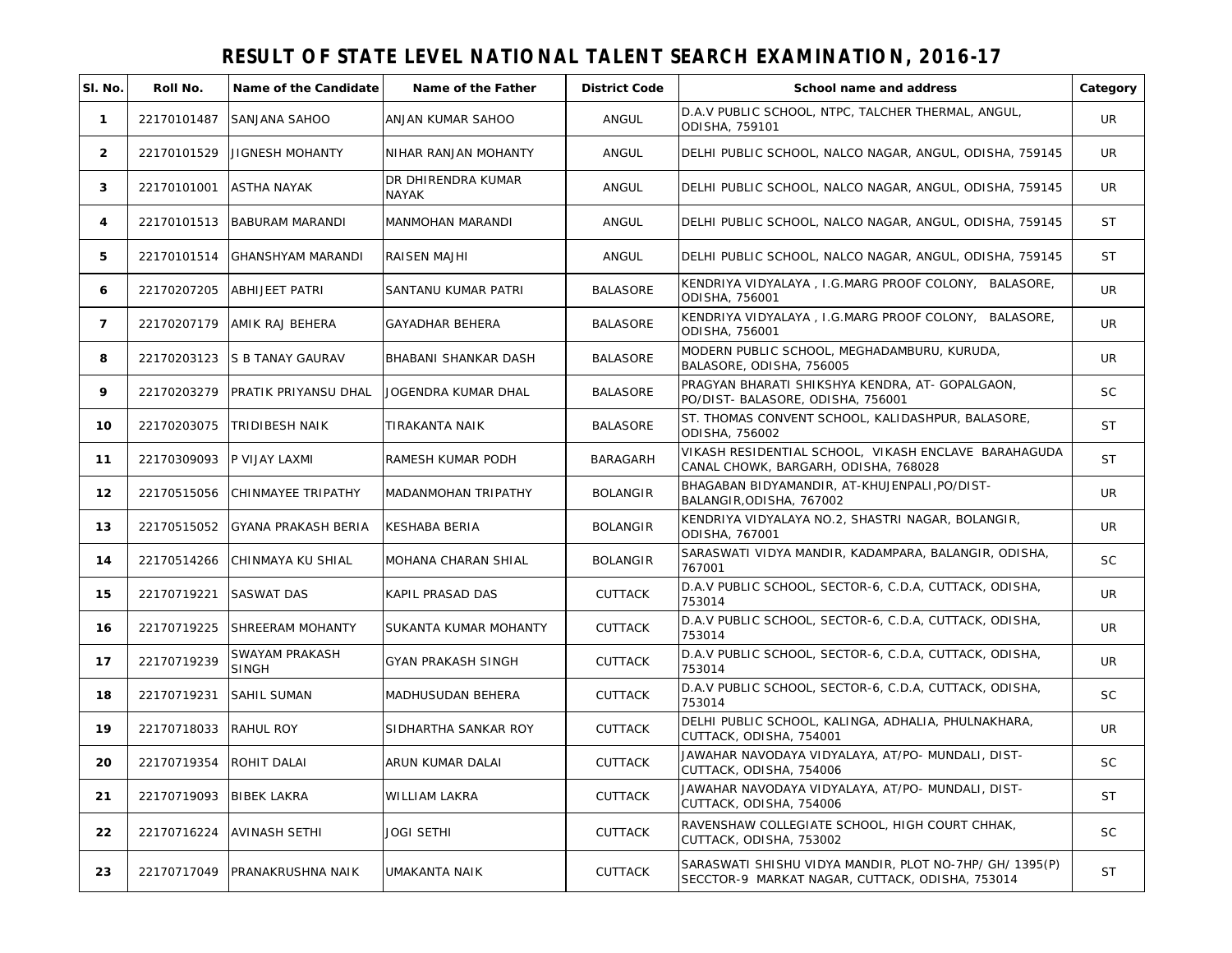| SI. No. | Roll No.                | Name of the Candidate          | Name of the Father         | <b>District Code</b> | School name and address                                                                         | Category  |
|---------|-------------------------|--------------------------------|----------------------------|----------------------|-------------------------------------------------------------------------------------------------|-----------|
| 24      | 22170718323             | <b>ASHUTOSH SETHI</b>          | RAMESH CHANDRA SETHI       | <b>CUTTACK</b>       | STEWART SCHOOL, MISSION ROAD, BUXI BAZAR, CUTTACK,<br>ODISHA, 753001                            | UR        |
| 25      | 22170718330             | POOSHAN MOHAPATRA              | JOY KRISHNA MOHAPATRA      | <b>CUTTACK</b>       | STEWART SCHOOL, MISSION ROAD, BUXI BAZAR, CUTTACK,<br>ODISHA, 753001                            | UR        |
| 26      |                         | 22171126110 ADARSH NANDAN JENA | <b>ABHIRAM JENA</b>        | GANJAM               | ATOMIC ENERGY CENTRAL SCHOOL, OSCOM, IRE HOUSING<br>COLONY, PO-MATIKHALO, 761045                | UR        |
| 27      | 22171126232             | <b>SAI SHUBHAM PASAYAT</b>     | KABINDRA NATH PASAYAT      | GANJAM               | KENDRIYA VIDYALAYA, AMBAPUA, BERHAMPUR, GANJAM, ODISHA,<br>760010                               | <b>UR</b> |
| 28      | 22171126002             | DEEPTIMAYEE BEHERA             | LINGARAJ BEHERA            | GANJAM               | SARASWATI SISHU VIDYAMANDIR, NILAKANTHANAGAR,<br>BERHAMPUR-2, GANJAM, ODISHA, 760002            | <b>SC</b> |
| 29      | 22171227235             | <b>ROMIT MOHANTY</b>           | PRANAB KISHORE MOHANTY     | <b>JAGATSINGHPUR</b> | D.A.V PUBLIC SCHOOL, (E.M), P.P.L TOWNSHIP, PARADEEP,<br>JAGATSINGHPUR, ODISHA, 754145          | UR        |
| 30      | 22171432080             | SANGRAM NAIK                   | PRADEEP KU NAIK            | <b>JHARSUGUDA</b>    | D.A.V. PUBLIC SCHOOL, M.C.L., BANDHABAHAL COLONY,<br>JHARSUGUDA, ODISHA, 768211                 | UR        |
| 31      | 22171432010 S SUDHANSHU |                                | AVAYA KUMAR SETHI          | <b>JHARSUGUDA</b>    | DAV PUBLIC SCHOOL, BANHARPALLI, JHARSUGUDA, ODISHA,<br>768234                                   | <b>SC</b> |
| 32      | 22171837038             | RAJIB LOCHAN ROUT              | RANJAN KUMAR ROUT          | <b>KEONJHAR</b>      | BALUKESWAR HIGH SCHOOL SOSO KANPUR, SOSO D.J. PUR,<br>DIST-KEONJHAR, 758078                     | PH        |
| 33      |                         | 22171837112   MAMA ROUTRAY     | TRILOCHAN ROUTRAY          | <b>KEONJHAR</b>      | JAWAHAR NAVODAYA VIDYALAYA, HADAGARH, KEONJHAR,<br>ODISHA, 758023                               | PH        |
| 34      | 22171838006             | ARPITA MISHRA                  | JAYAKRUSHNA MISHRA         | <b>KEONJHAR</b>      | KUSHALESWAR HIGH SCHOOL, AT-DEOGAON, PO-KUSHALESWAR,<br>PS-GHASIPURA, KEONJHAR, ODISHA, 758025  | <b>UR</b> |
| 35      | 22171946410             | PRAYAS RAUTRAY                 | SUSANT RAUTRAY             | KHURDHA              | BUXI JAGABANDHU ENGLISH MEDIUM SCHOOL, M-15, BJB NAGAR,<br>BHUBANESWAR, KHURDHA, ODISHA, 751014 | <b>UR</b> |
| 36      | 22171946438             | <b>SHREYAS MOHANTY</b>         | KRUSHNA CHANDRA<br>MOHANTY | KHURDHA              | BUXI JAGABANDHU ENGLISH MEDIUM SCHOOL, M-15, BJB NAGAR,<br>BHUBANESWAR, KHURDHA, ODISHA, 751014 | <b>UR</b> |
| 37      | 22171946223             | <b>ADITYA ANURAG</b>           | RAMESH CHANDRA SAHOO       | KHURDHA              | BUXI JAGABANDHU ENGLISH MEDIUM SCHOOL, M-15, BJB NAGAR,<br>BHUBANESWAR, KHURDHA, ODISHA, 751014 | <b>UR</b> |
| 38      | 22171941189             | <b>RISHAB PANDA</b>            | DEEPAK PANDA               | <b>KHURDHA</b>       | D.A.V PUBLIC SCHOOL, UNIT-8, NAYAPALLI, BHUBANESWAR,<br>KHURDHA, 751012                         | <b>UR</b> |
| 39      | 22171943426             | <b>BISWESWAR MARTHA</b>        | <b>BANKANIDHI MARTHA</b>   | <b>KHURDHA</b>       | D.A.V PUBLIC SCHOOL, UNIT-8, NAYAPALLI, BHUBANESWAR,<br>KHURDHA, 751012                         | UR        |
| 40      | 22171941101             | DIPTI RANJAN PANDA             | <b>BIJAYA KUMAR PANDA</b>  | KHURDHA              | D.A.V PUBLIC SCHOOL, UNIT-8, NAYAPALLI, BHUBANESWAR,<br>KHURDHA, 751012                         | <b>UR</b> |
| 41      |                         | 22171941118 AYUSH PATTNAYAK    | <b>ALOK PATTNAYAK</b>      | <b>KHURDHA</b>       | D.A.V PUBLIC SCHOOL, UNIT-8, NAYAPALLI, BHUBANESWAR,<br>KHURDHA, 751012                         | UR        |
| 42      | 22171941106             | <b>SOHAN PATNAIK</b>           | SRINIBASH PATNAIK          | KHURDHA              | D.A.V PUBLIC SCHOOL, UNIT-8, NAYAPALLI, BHUBANESWAR,<br>KHURDHA, 751012                         | UR        |
| 43      | 22171941186             | SAYANTAN DHAR                  | SWAPAN DHAR                | KHURDHA              | D.A.V PUBLIC SCHOOL, UNIT-8, NAYAPALLI, BHUBANESWAR,<br>KHURDHA, 751012                         | UR        |
| 44      | 22171941109             | JITENDRIYA PRAHARAJ            | MATRUPADA PRAHARAJ         | <b>KHURDHA</b>       | D.A.V PUBLIC SCHOOL, UNIT-8, NAYAPALLI, BHUBANESWAR,<br><b>KHURDHA, 751012</b>                  | UR        |
| 45      | 22171941124             | SK SHOAIB AKHTAR               | SK BABAR                   | KHURDHA              | D.A.V PUBLIC SCHOOL, UNIT-8, NAYAPALLI, BHUBANESWAR,<br>KHURDHA, 751012                         | UR        |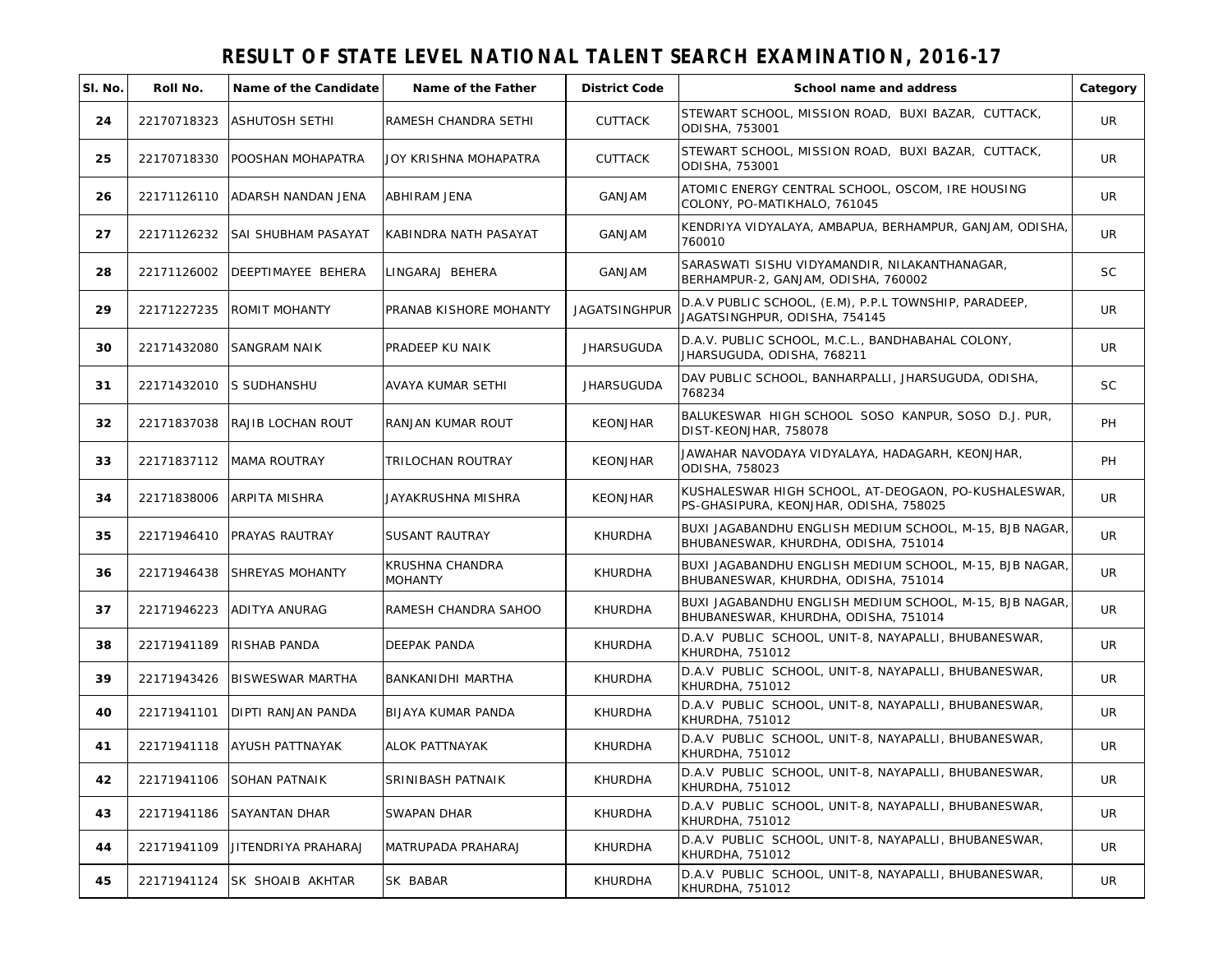| SI. No. | Roll No.    | Name of the Candidate                | Name of the Father        | <b>District Code</b> | School name and address                                                                          | Category  |
|---------|-------------|--------------------------------------|---------------------------|----------------------|--------------------------------------------------------------------------------------------------|-----------|
| 46      | 22171941121 | SOURAV BADAJENA                      | SAROJ KUMAR JENA          | <b>KHURDHA</b>       | D.A.V PUBLIC SCHOOL, UNIT-8, NAYAPALLI, BHUBANESWAR,<br><b>KHURDHA, 751012</b>                   | <b>UR</b> |
| 47      | 22171941131 | DIBYA DIPANJAN                       | BIBHUTI BHUSAN KAR        | <b>KHURDHA</b>       | D.A.V PUBLIC SCHOOL, UNIT-8, NAYAPALLI, BHUBANESWAR,<br>KHURDHA, 751012                          | UR        |
| 48      | 22171941137 | <b>SUMEET MOHANTY</b>                | <b>MANORANJAN MOHANTY</b> | <b>KHURDHA</b>       | D.A.V PUBLIC SCHOOL, UNIT-8, NAYAPALLI, BHUBANESWAR,<br>KHURDHA, 751012                          | <b>UR</b> |
| 49      | 22171941143 | ROSHAN ADITYA                        | RASHMI RANJAN DHAL        | KHURDHA              | D.A.V PUBLIC SCHOOL, UNIT-8, NAYAPALLI, BHUBANESWAR,<br>KHURDHA, 751012                          | UR        |
| 50      | 22171941195 | SHUBHRANSHU<br>PATTANAIK             | NIKHIL KUMAR PATTANAIK    | KHURDHA              | D.A.V PUBLIC SCHOOL, UNIT-8, NAYAPALLI, BHUBANESWAR,<br>KHURDHA, 751012                          | <b>UR</b> |
| 51      | 22171941258 | BAISHNABI PANDA                      | AMULYA KUMAR PANDA        | <b>KHURDHA</b>       | D.A.V PUBLIC SCHOOL, UNIT-8, NAYAPALLI, BHUBANESWAR,<br>KHURDHA, 751012                          | UR        |
| 52      | 22171941169 | SAI VANSHIKA                         | MAHESH PATNAIK            | <b>KHURDHA</b>       | D.A.V PUBLIC SCHOOL, UNIT-8, NAYAPALLI, BHUBANESWAR,<br>KHURDHA, 751012                          | UR        |
| 53      | 22171941204 | <b>PRATYUSH SWAIN</b>                | PRABHAT SWAIN             | KHURDHA              | D.A.V PUBLIC SCHOOL, UNIT-8, NAYAPALLI, BHUBANESWAR,<br>KHURDHA, 751012                          | <b>UR</b> |
| 54      | 22171941252 | SAGNIKA SAHOO                        | DR DEEPAK SAHOO           | <b>KHURDHA</b>       | D.A.V PUBLIC SCHOOL, UNIT-8, NAYAPALLI, BHUBANESWAR,<br>KHURDHA, 751012                          | UR        |
| 55      | 22171941091 | ABHRANTA PANIGRAHI                   | SATYANARAYANA PANIGRAHI   | KHURDHA              | D.A.V PUBLIC SCHOOL, UNIT-8, NAYAPALLI, BHUBANESWAR,<br>KHURDHA, 751012                          | <b>UR</b> |
| 56      | 22171941168 | PRATEEK PUNYASLOKA<br><b>BISWAL</b>  | PRADEEP KUMAR BISWAL      | <b>KHURDHA</b>       | D.A.V PUBLIC SCHOOL, UNIT-8, NAYAPALLI, BHUBANESWAR,<br>KHURDHA, 751012                          | UR        |
| 57      | 22171941243 | <b>ANWESHA</b><br>PRIYADARSHINI ROUT | SARAT CHANDRA ROUT        | <b>KHURDHA</b>       | D.A.V PUBLIC SCHOOL, UNIT-8, NAYAPALLI, BHUBANESWAR,<br>KHURDHA, 751012                          | UR        |
| 58      | 22171941333 | <b>ANURAG MISHRA</b>                 | ASHOK KUMAR MISHRA        | KHURDHA              | D.A.V PUBLIC SCHOOL, UNIT-8, NAYAPALLI, BHUBANESWAR,<br>KHURDHA, 751012                          | UR        |
| 59      | 22171941094 | PUNYA PRATYUSHA<br>Sethi             | <b>BIMBADHAR SETHY</b>    | <b>KHURDHA</b>       | D.A.V PUBLIC SCHOOL, UNIT-8, NAYAPALLI, BHUBANESWAR,<br>KHURDHA, 751012                          | <b>SC</b> |
| 60      | 22171941085 | SMARAK PRADHAN                       | SANJIB KUMAR PRADHAN      | KHURDHA              | D.A.V PUBLIC SCHOOL, UNIT-8, NAYAPALLI, BHUBANESWAR,<br>KHURDHA, 751012                          | <b>ST</b> |
| 61      | 22171941291 | <b>BIKASH CHANDRA NAIK</b>           | JATINDRA NAIK             | KHURDHA              | D.A.V PUBLIC SCHOOL, UNIT-8, NAYAPALLI, BHUBANESWAR,<br>KHURDHA, 751012                          | <b>ST</b> |
| 62      | 22171945110 | <b>SARTHAK ROUT</b>                  | <b>BHAGABAN ROUT</b>      | <b>KHURDHA</b>       | D.A.V PUBLIC SCHOOL, CHANDRASEKHARPUR, SAILASHREE<br>VIHAR, BHUBANESWAR, KHURDHA, ODISHA, 751021 | UR        |
| 63      | 22171945236 | <b>ARYA BHATTA</b>                   | ADIKANDA BHATTA           | <b>KHURDHA</b>       | D.A.V PUBLIC SCHOOL, CHANDRASEKHARPUR, SAILASHREE<br>VIHAR, BHUBANESWAR, KHURDHA, ODISHA, 751021 | UR        |
| 64      | 22171945429 | ARMAN ATIBUDHI                       | AKSHAYA KUMAR ATABUDHI    | <b>KHURDHA</b>       | D.A.V PUBLIC SCHOOL, CHANDRASEKHARPUR, SAILASHREE<br>VIHAR, BHUBANESWAR, KHURDHA, ODISHA, 751021 | UR        |
| 65      |             | 22171940016 AMRUIT KUMAR SAHOO       | PRABIR KUMAR SAHOO        | KHURDHA              | D.A.V PUBLIC SCHOOL, CHANDRASEKHARPUR, SAILASHREE<br>VIHAR, BHUBANESWAR, KHURDHA, ODISHA, 751021 | UR        |
| 66      | 22171945104 | <b>SUVANKIT SAHOO</b>                | <b>BAMADEV SAHOO</b>      | KHURDHA              | D.A.V PUBLIC SCHOOL, CHANDRASEKHARPUR, SAILASHREE<br>VIHAR, BHUBANESWAR, KHURDHA, ODISHA, 751021 | <b>UR</b> |
| 67      | 22171945098 | SUBHAM MISHRA                        | HARA PRASAD MISRA         | KHURDHA              | D.A.V PUBLIC SCHOOL, CHANDRASEKHARPUR, SAILASHREE<br>VIHAR, BHUBANESWAR, KHURDHA, ODISHA, 751021 | <b>UR</b> |
| 68      | 22171945046 | SAI SREYAS RAY                       | SMRUTI RANJAN RAY         | KHURDHA              | D.A.V PUBLIC SCHOOL, CHANDRASEKHARPUR, SAILASHREE<br>VIHAR, BHUBANESWAR, KHURDHA, ODISHA, 751021 | UR        |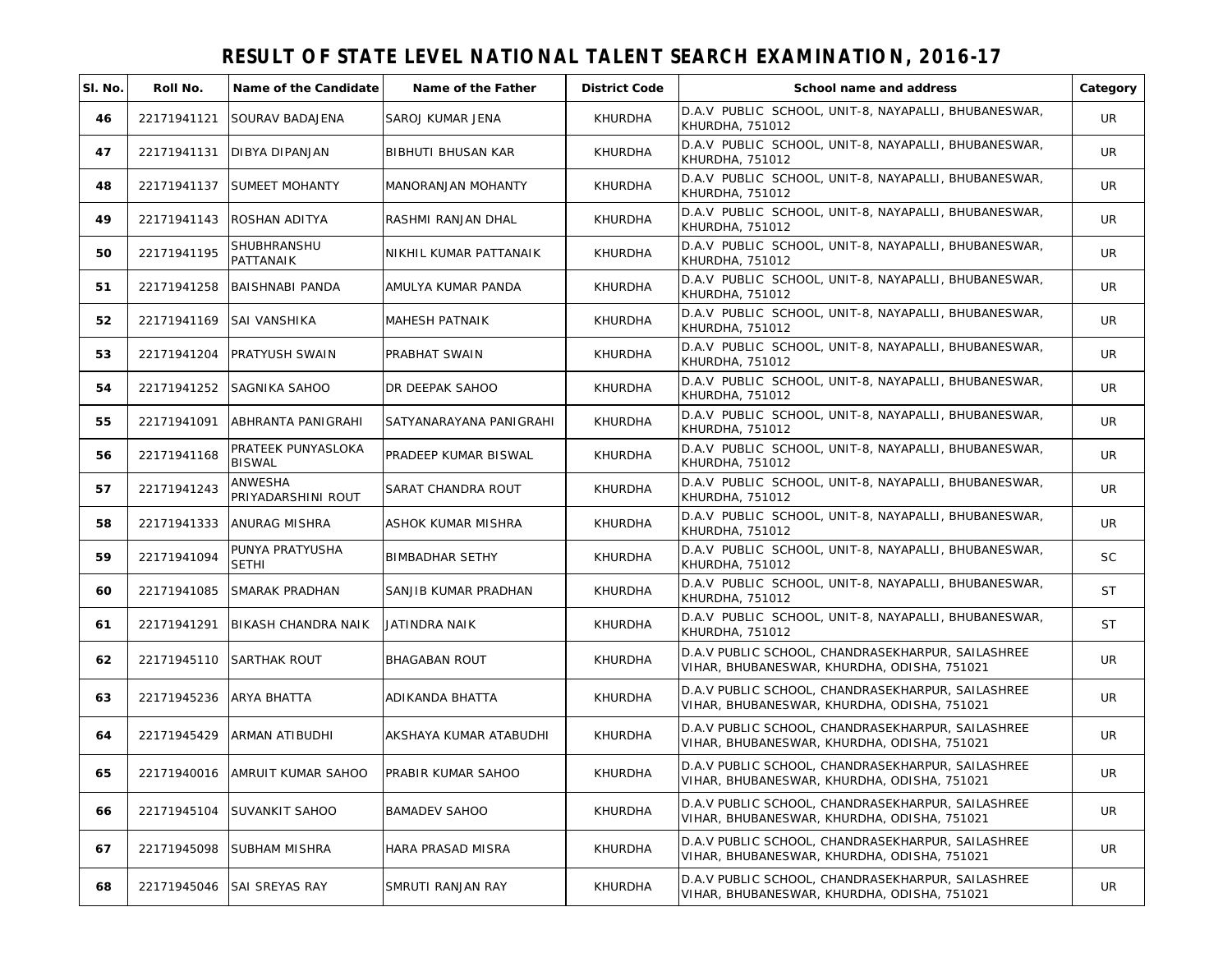| SI. No. | Roll No.             | Name of the Candidate        | Name of the Father          | <b>District Code</b> | School name and address                                                                          | Category  |
|---------|----------------------|------------------------------|-----------------------------|----------------------|--------------------------------------------------------------------------------------------------|-----------|
| 69      | 22171945087          | POOJA KAVYA DASH             | NIHAR RANJAN DASH           | <b>KHURDHA</b>       | D.A.V PUBLIC SCHOOL, CHANDRASEKHARPUR, SAILASHREE<br>VIHAR, BHUBANESWAR, KHURDHA, ODISHA, 751021 | UR        |
| 70      | 22171945001          | ASHUTOSH ARUN<br>MALLICK     | AJAYA KUMAR MALLICK         | KHURDHA              | D.A.V PUBLIC SCHOOL, CHANDRASEKHARPUR, SAILASHREE<br>VIHAR, BHUBANESWAR, KHURDHA, ODISHA, 751021 | <b>UR</b> |
| 71      |                      | 22171945053 PRATIKHYA RANJIT | MANORANJAN RANJIT           | KHURDHA              | D.A.V PUBLIC SCHOOL, CHANDRASEKHARPUR, SAILASHREE<br>VIHAR, BHUBANESWAR, KHURDHA, ODISHA, 751021 | UR        |
| 72      | 22171945175 MUSKAN   |                              | BIBHUTI BHUSAN PATRA        | KHURDHA              | D.A.V PUBLIC SCHOOL, CHANDRASEKHARPUR, SAILASHREE<br>VIHAR, BHUBANESWAR, KHURDHA, ODISHA, 751021 | UR        |
| 73      | 22171945099          | <b>ABHIJEET KAR</b>          | <b>DEBJEET KAR</b>          | KHURDHA              | D.A.V PUBLIC SCHOOL, CHANDRASEKHARPUR, SAILASHREE<br>VIHAR, BHUBANESWAR, KHURDHA, ODISHA, 751021 | UR        |
| 74      | 22171945273          | DISHANT DIGDARSHI            | <b>DILIP KUMAR JENA</b>     | <b>KHURDHA</b>       | D.A.V PUBLIC SCHOOL, CHANDRASEKHARPUR, SAILASHREE<br>VIHAR, BHUBANESWAR, KHURDHA, ODISHA, 751021 | <b>UR</b> |
| 75      | 22171940076          | PRATYADISTA PARIDA           | SANGAM PARIDA               | KHURDHA              | D.A.V PUBLIC SCHOOL, CHANDRASEKHARPUR, SAILASHREE<br>VIHAR, BHUBANESWAR, KHURDHA, ODISHA, 751021 | <b>UR</b> |
| 76      | 22171940243          | SOUJANYA MISHRA              | ASHWINI KUMAR MISHRA        | KHURDHA              | D.A.V PUBLIC SCHOOL, CHANDRASEKHARPUR, SAILASHREE<br>VIHAR, BHUBANESWAR, KHURDHA, ODISHA, 751021 | UR        |
| 77      | 22171945048          | AYUSH PARIJA                 | SATYAJIT PARIJA             | <b>KHURDHA</b>       | D.A.V PUBLIC SCHOOL, CHANDRASEKHARPUR, SAILASHREE<br>VIHAR, BHUBANESWAR, KHURDHA, ODISHA, 751021 | UR        |
| 78      | 22171945195          | SAMRUDDHI PANDA              | SANTANU KUMAR PANDA         | KHURDHA              | D.A.V PUBLIC SCHOOL, CHANDRASEKHARPUR, SAILASHREE<br>VIHAR, BHUBANESWAR, KHURDHA, ODISHA, 751021 | UR        |
| 79      | 22171945335          | SAMPAD KUMAR KAR             | CHANDRA SHEKHAR KAR         | <b>KHURDHA</b>       | D.A.V PUBLIC SCHOOL, CHANDRASEKHARPUR, SAILASHREE<br>VIHAR, BHUBANESWAR, KHURDHA, ODISHA, 751021 | UR        |
| 80      | 22171945397          | SWAYANSHA ROUTRAY            | SANTOSA KUMAR RAUTRA        | KHURDHA              | D.A.V PUBLIC SCHOOL, CHANDRASEKHARPUR, SAILASHREE<br>VIHAR, BHUBANESWAR, KHURDHA, ODISHA, 751021 | <b>UR</b> |
| 81      | 22171945402          | <b>JASMIN PRIYA</b>          | JATADHARI GILI              | KHURDHA              | D.A.V PUBLIC SCHOOL, CHANDRASEKHARPUR, SAILASHREE<br>VIHAR, BHUBANESWAR, KHURDHA, ODISHA, 751021 | UR        |
| 82      | 22171940342          | SUBHASHIS BISWAL             | SURESH CHANDRA BISWAL       | <b>KHURDHA</b>       | D.A.V PUBLIC SCHOOL, CHANDRASEKHARPUR, SAILASHREE<br>VIHAR, BHUBANESWAR, KHURDHA, ODISHA, 751021 | UR        |
| 83      | 22171945224          | PIYUSH NANDA                 | TAPAN KUMAR NANDA           | <b>KHURDHA</b>       | D.A.V PUBLIC SCHOOL, CHANDRASEKHARPUR, SAILASHREE<br>VIHAR, BHUBANESWAR, KHURDHA, ODISHA, 751021 | UR        |
| 84      | 22171945312          | SIBANARAYAN<br>MOHARANA      | SATYANARAYAN MOHARANA       | <b>KHURDHA</b>       | D.A.V PUBLIC SCHOOL, CHANDRASEKHARPUR, SAILASHREE<br>VIHAR, BHUBANESWAR, KHURDHA, ODISHA, 751021 | UR        |
| 85      | 22171945031          | <b>SARTHAK DALAI</b>         | SURESH CHANDRA DALAI        | <b>KHURDHA</b>       | D.A.V PUBLIC SCHOOL, CHANDRASEKHARPUR, SAILASHREE<br>VIHAR, BHUBANESWAR, KHURDHA, ODISHA, 751021 | <b>SC</b> |
| 86      | 22171943324 P SUBHAM |                              | TAPAS KUMAR PATRA           | KHURDHA              | D.A.V. PUBLIC SCHOOL, KALINGA NAGAR, GHATIKIA,<br>BHBANESWAR, ODISHA, 751003                     | UR        |
| 87      | 22171943342          | SIDHARTHA BANRA              | SUSHANTA KUMAR BANRA        | <b>KHURDHA</b>       | D.A.V. PUBLIC SCHOOL, KALINGA NAGAR, GHATIKIA,<br>BHBANESWAR, ODISHA, 751003                     | <b>ST</b> |
| 88      | 22171939056          | PRATEEK CHAUDHURY            | PRATAP CHANDRA<br>CHAUDHURY | <b>KHURDHA</b>       | D.A.V. PUBLIC SCHOOL, POKHARIPUT, BHUBANESWAR, KHURDHA,<br>ODISHA, 751020                        | UR.       |
| 89      | 22171939131          | <b>SIBASIS NAYAK</b>         | <b>GOPINATH NAYAK</b>       | <b>KHURDHA</b>       | ID.A.V. PUBLIC SCHOOL. POKHARIPUT. BHUBANESWAR. KHURDHA.<br>ODISHA, 751020                       | UR.       |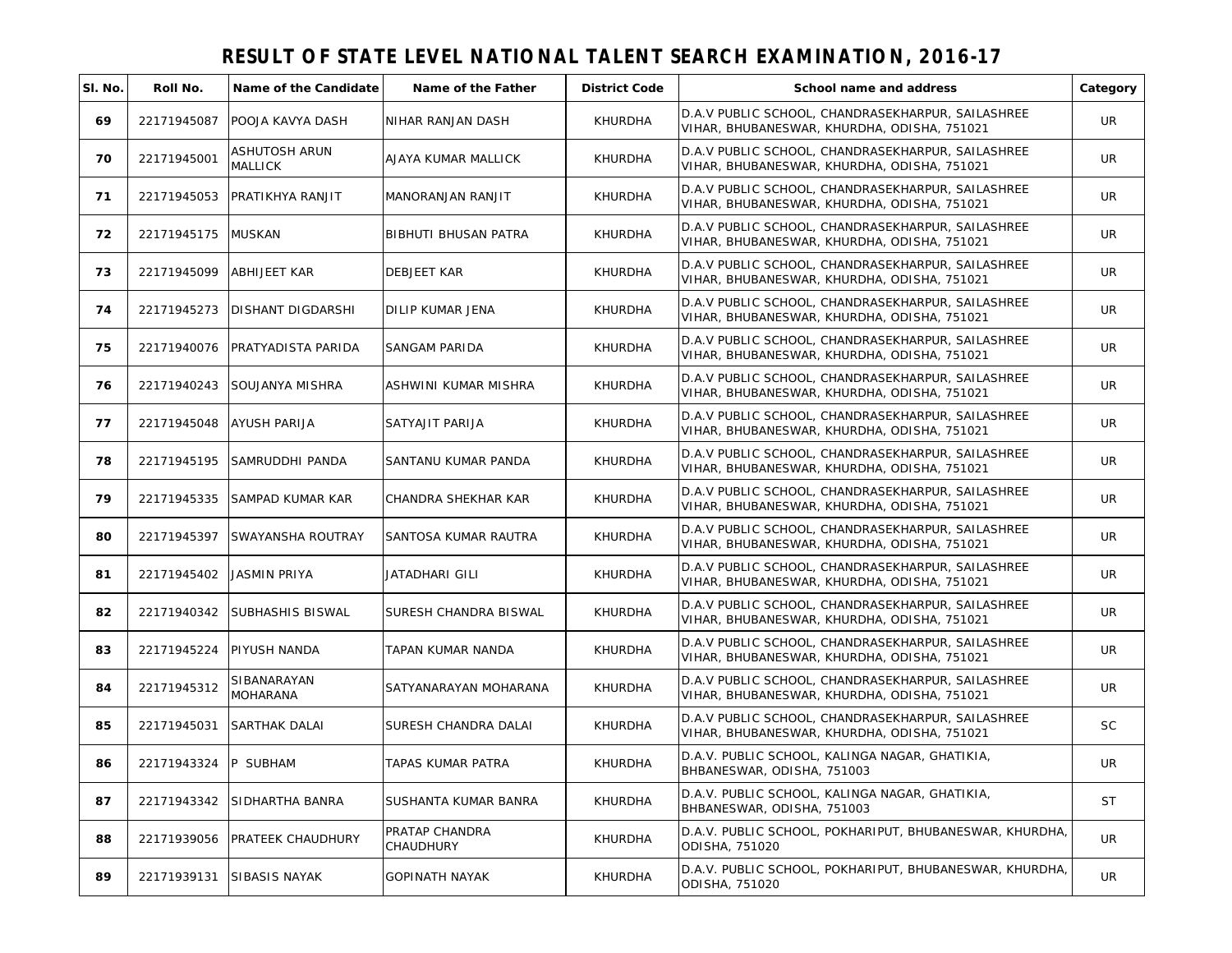| SI. No. | Roll No.    | Name of the Candidate             | Name of the Father                         | <b>District Code</b> | School name and address                                                                                     | Category  |
|---------|-------------|-----------------------------------|--------------------------------------------|----------------------|-------------------------------------------------------------------------------------------------------------|-----------|
| 90      | 22171939048 | SATYAJEET SAHOO                   | IMALAYA KUMAR SAHOO                        | <b>KHURDHA</b>       | D.A.V. PUBLIC SCHOOL, POKHARIPUT, BHUBANESWAR, KHURDHA,<br>ODISHA, 751020                                   | <b>UR</b> |
| 91      | 22171939126 | <b>SANJKEET JENA</b>              | JATINDRA KUMAR JENA                        | <b>KHURDHA</b>       | D.A.V. PUBLIC SCHOOL, POKHARIPUT, BHUBANESWAR, KHURDHA,<br>ODISHA, 751020                                   | <b>UR</b> |
| 92      | 22171939079 | PRATYUS RANJAN<br><b>BEHERA</b>   | JAGABANDHU BEHERA                          | KHURDHA              | D.A.V. PUBLIC SCHOOL, POKHARIPUT, BHUBANESWAR, KHURDHA,<br>ODISHA, 751020                                   | <b>SC</b> |
| 93      | 22171939002 | AKASH MAHAPATRA                   | <b>IPARAG KUMAR MAHAPATRA</b>              | <b>KHURDHA</b>       | KENDRIYA VIDYALAYA NO. 1 (2ND SHIFT), UNIT IX,<br>BHUBANESWAR, KHURDHA, ODISHA, 751022                      | <b>UR</b> |
| 94      | 22171943178 | SONAM SWAROOP DASH                | <b>DHRUBA PRASANNA DASH</b>                | <b>KHURDHA</b>       | KENDRIYA VIDYALAYA NO. 1, (1ST SHIFT), UNIT-9, BHOI NAGAR,<br>BHUBANESWAR, KHURDHA, ODISHA, 751022          | <b>UR</b> |
| 95      | 22171939141 | SHARADA PRASANNA<br><b>BEHERA</b> | <b>SHYAM SUNDAR BEHERA</b>                 | <b>KHURDHA</b>       | KENDRIYA VIDYALAYA NO. 1, UNIT-9, BHUBANESWAR, KHURDHA,<br>ODISHA, 751022                                   | <b>SC</b> |
| 96      | 22171943232 | <b>TUSHAR TARANG</b><br>TRIPATHY  | <b>BUDDHADEB TRIPATHY</b>                  | KHURDHA              | KENDRIYA VIDYALAYA NO. 1, UNIT-IX, BHOI NAGAR,<br>BHUBANESWAR, KHURDHA, ODISHA, 751022                      | PH        |
| 97      | 22171945133 | TANISHA PANDA                     | SITESH KUMAR PANDA                         | KHURDHA              | KENDRIYA VIDYALAYA NO-3, MANCHESWAR RAILWAY COLONY,<br>PRAGATI VIHAR, BHUBANESWAR, KHURDHA, ODISHA, 751017  | UR        |
| 98      | 22171945341 | UTKARSH MISHRA                    | <b>BISWAJIT MISHRA</b>                     | KHURDHA              | KENDRIYA VIDYALAYA NO-3, MANCHESWAR RAILWAY COLONY,<br>PRAGATI VIHAR, BHUBANESWAR, KHURDHA, ODISHA, 751017  | <b>UR</b> |
| 99      | 22171939604 | <b>BASTABIKA PATI</b>             | <b>BIKRAM PATI</b>                         | KHURDHA              | LOYOLA SCHOOL, E.C. RLY. COLONY CS PUR, BHUBANESWAR,<br>KHURDHA, ODISHA, 751023                             | <b>UR</b> |
| 100     | 22171939535 | <b>ARCHISMAN PANDA</b>            | KAILASH CHANDRA PANDA                      | <b>KHURDHA</b>       | LOYOLA SCHOOL, E.C. RLY. COLONY CS PUR, BHUBANESWAR,<br>KHURDHA, ODISHA, 751023                             | UR        |
| 101     | 22171939431 | <b>SOHAM PANDA</b>                | <b>SUVASHIS PANDA</b>                      | KHURDHA              | MOTHER'S PUBLIC SCHOOL, UNIT-1, BHUBANESWAR, KHURDHA,<br>ODISHA, 751009                                     | <b>UR</b> |
| 102     | 22171939542 | JIBAN KUMAR SWAIN                 | JAYKRISHNA SWAIN                           | KHURDHA              | MOTHER'S PUBLIC SCHOOL, UNIT-1, BHUBANESWAR, KHURDHA,<br>ODISHA, 751009                                     | <b>UR</b> |
| 103     | 22171939415 | S ADYASHA                         | ARJUN CHARAN SETHY                         | <b>KHURDHA</b>       | MOTHER'S PUBLIC SCHOOL, UNIT-1, BHUBANESWAR, KHURDHA,<br>ODISHA, 751009                                     | <b>SC</b> |
| 104     | 22171946030 | <b>ABHIPSA PAIKARAY</b>           | RABINDRA KUMAR PAIKARAY                    | <b>KHURDHA</b>       | PRABHUJEE ENGLISH MEDIUM SCHOOL, V.S.S. NAGAR,<br>BHUBANESWAR, KHURDHA, ODISHA, 751007                      | <b>UR</b> |
| 105     | 22171941242 |                                   | PRATIK KUMAR KHUNTIA PRASANT KUMAR KHUNTIA | KHURDHA              | PRABHUJEE ENGLISH MEDIUM SCHOOL, V.S.S. NAGAR,<br>BHUBANESWAR, KHURDHA, ODISHA, 751007                      | <b>UR</b> |
| 106     | 22171943087 | ANURAG PATRA                      | JITENDRA KUMAR PATRA                       | KHURDHA              | SAI INTERNATIONAL SCHOOL, PLOT NO.5-A, CHANDAKA I.E,<br>INFOCITY ROAD, BHUBANESWAR, KHURDHA, ODISHA, 751024 | UR        |
| 107     | 22171943131 | RACHIT KEERTI DAS                 | <b>MANOJ KUMAR DAS</b>                     | <b>KHURDHA</b>       | SAI INTERNATIONAL SCHOOL, PLOT NO.5-A, CHANDAKA I.E,<br>INFOCITY ROAD, BHUBANESWAR, KHURDHA, ODISHA, 751024 | <b>UR</b> |
| 108     | 22171943251 | <b>ANWESHIT PANDA</b>             | PRAFULLA KUMAR PANDA                       | <b>KHURDHA</b>       | SAI INTERNATIONAL SCHOOL, PLOT NO.5-A, CHANDAKA I.E,<br>INFOCITY ROAD, BHUBANESWAR, KHURDHA, ODISHA, 751024 | <b>UR</b> |
| 109     |             | 22171943179 PRIYAM NAYAK          | <b>BISWARANJAN NAYAK</b>                   | <b>KHURDHA</b>       | SAI INTERNATIONAL SCHOOL, PLOT NO.5-A, CHANDAKA I.E,<br>INFOCITY ROAD, BHUBANESWAR, KHURDHA, ODISHA, 751024 | <b>UR</b> |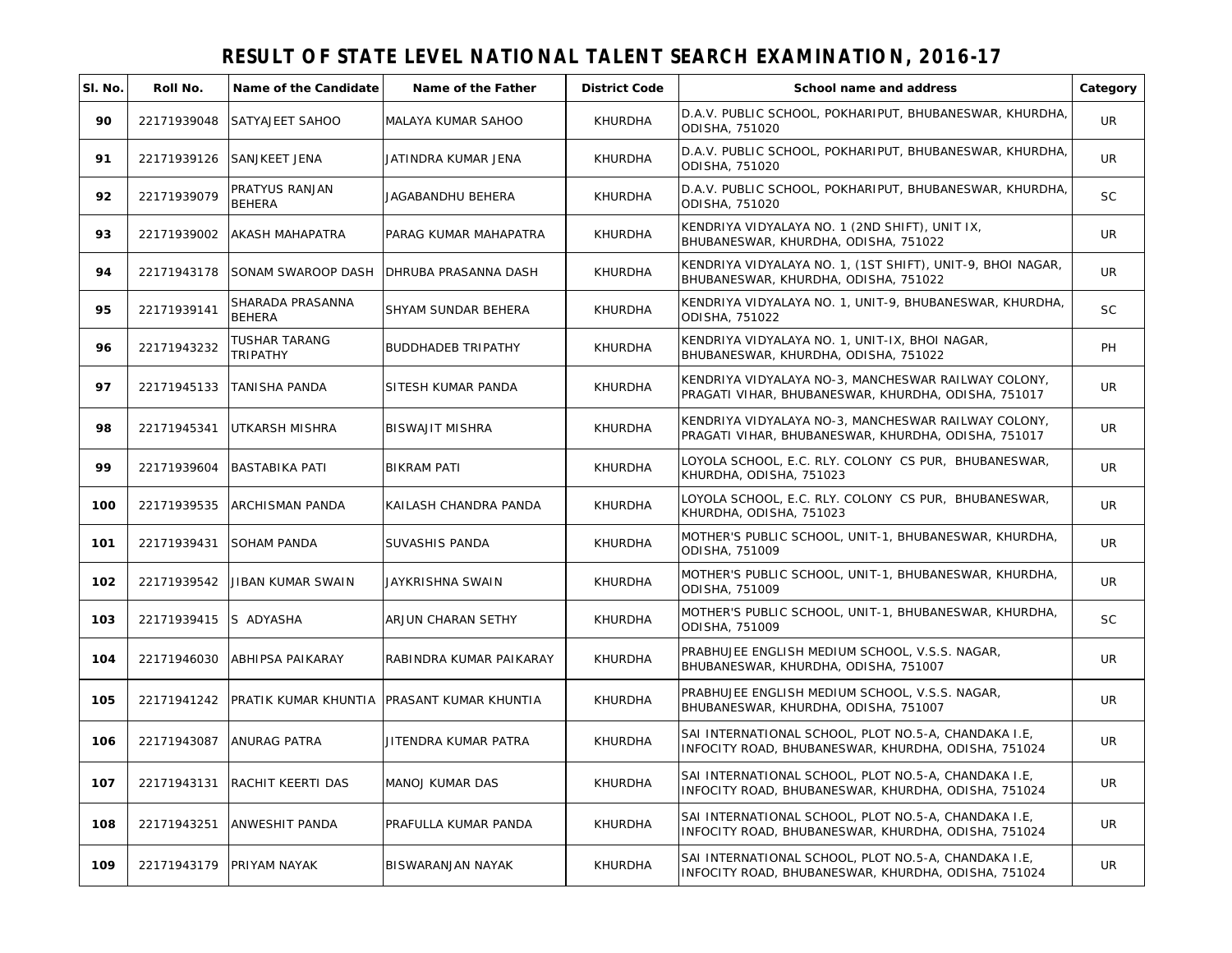| SI. No. | Roll No.                | Name of the Candidate        | Name of the Father                   | <b>District Code</b> | School name and address                                                                                     | Category  |
|---------|-------------------------|------------------------------|--------------------------------------|----------------------|-------------------------------------------------------------------------------------------------------------|-----------|
| 110     | 22171943190             | SUDIT KUMAR SAHOO            | SANTOSH KUMAR SAHOO                  | KHURDHA              | SAI INTERNATIONAL SCHOOL, PLOT NO.5-A, CHANDAKA I.E,<br>INFOCITY ROAD, BHUBANESWAR, KHURDHA, ODISHA, 751024 | UR        |
| 111     | 22171943222             | SANTAK PANDA                 | SANAT PANDA                          | KHURDHA              | SAI INTERNATIONAL SCHOOL, PLOT NO.5-A, CHANDAKA I.E,<br>INFOCITY ROAD, BHUBANESWAR, KHURDHA, ODISHA, 751024 | <b>UR</b> |
| 112     | 22171943100 RAHUL SINGH |                              | <b>SURENDRA NATH SINGH</b>           | <b>KHURDHA</b>       | SAI INTERNATIONAL SCHOOL, PLOT NO.5-A, CHANDAKA I.E,<br>INFOCITY ROAD, BHUBANESWAR, KHURDHA, ODISHA, 751024 | ST        |
| 113     | 22171939008             | <b>M KALYAN KUMAR</b>        | PRADEEP KUMAR MALLICK                | <b>KHURDHA</b>       | ST XAVIER'S HIGH SCHOOL, 195, KHANDAGIRI, BHUBANESWAR,<br>KHURDHA, ODISHA, 751030                           | <b>UR</b> |
| 114     | 22171939046             | SOURAV PANIGRAHI             | <b>JAGANNATH PRASAD</b><br>PANIGRAHI | <b>KHURDHA</b>       | ST XAVIER'S HIGH SCHOOL, 195, KHANDAGIRI, BHUBANESWAR,<br>KHURDHA, ODISHA, 751030                           | <b>UR</b> |
| 115     | 22171940082             | ANUSKA ROUTRAY               | <b>ANUP ROUTRAY</b>                  | <b>KHURDHA</b>       | ST XAVIER'S HIGH SCHOOL, 195, KHANDAGIRI, BHUBANESWAR,<br>KHURDHA, ODISHA, 751030                           | <b>UR</b> |
| 116     | 22171939030             | SAI SATWIK NAYAK             | SUBHENDU KUMAR NAYAK                 | <b>KHURDHA</b>       | ST XAVIER'S HIGH SCHOOL, 195, KHANDAGIRI, BHUBANESWAR,<br>KHURDHA, ODISHA, 751030                           | UR.       |
| 117     | 22171939119             | AHAN ANUPAM                  | PRANAB KUMAR GHOSH                   | <b>KHURDHA</b>       | ST XAVIER'S HIGH SCHOOL, 195, KHANDAGIRI, BHUBANESWAR,<br>KHURDHA, ODISHA, 751030                           | UR.       |
| 118     | 22171939258             | SOUMYA SUBHRAJITA<br>MOHANTY | DR JAYARAM MOHANTY                   | <b>KHURDHA</b>       | ST XAVIER'S HIGH SCHOOL, 195, KHANDAGIRI, BHUBANESWAR,<br>KHURDHA, ODISHA, 751030                           | UR        |
| 119     | 22171939106             | DEBAJYOTI SAHOO              | MANGULI CHARAN SAHOO                 | <b>KHURDHA</b>       | ST XAVIER'S HIGH SCHOOL, 195, KHANDAGIRI, BHUBANESWAR,<br>KHURDHA, ODISHA, 751030                           | <b>SC</b> |
| 120     | 22171939043             | DEBASHREE PRIYA<br>SAHOO     | MANGULI CHARAN SAHOO                 | <b>KHURDHA</b>       | ST XAVIER'S HIGH SCHOOL, 195, KHANDAGIRI, BHUBANESWAR,<br>KHURDHA, ODISHA, 751030                           | <b>SC</b> |
| 121     | 22171940253             | ASHIS KUMAR KHATUA           | KULAMANI KHATUA                      | KHURDHA              | ST. XAVIER INTERNATIONAL SCHOOL, NANDAN KANAN ROAD, CS<br>PUR, BHUBANESWAR, ODISHA, 751031                  | <b>SC</b> |
| 122     | 22171940337             | SHALINI SHEETAL              | <b>GUPTA SIB SANKAR</b><br>MOHAPATRA | KHURDHA              | ST. XAVIER'S HIGH SCHOOL, 231 KEDAR GOURI, BHUBANESWAR,<br>KHURDHA, ODISHA, 751002                          | UR        |
| 123     | 22171940014             | SUBHAMJYOTI NANDA            | SMRUTI PRAKASH NANDA                 | <b>KHURDHA</b>       | ST. XAVIER'S HIGH SCHOOL, 231 KEDAR GOURI, BHUBANESWAR,<br>KHURDHA, ODISHA, 751002                          | UR        |
| 124     | 22172047175             | CHALLA JAIVARDHAN            | CHALLA ISWAR PRASAD                  | <b>KORAPUT</b>       | VS VIDYALAYA, SUNABEDA 2, KORAPUT, ODISHA, 763002                                                           | ST        |
| 125     | 22172657063             | DHANANJAYA MISHRA            | NILAKANTHA MISHRA                    | <b>PURI</b>          | BISWAMBHAR BIDYAPITHA, PURI, AT- CHITRAKAR SAHI, PURI,<br>752001                                            | PH        |
| 126     | 22172759045             | ANJAN MRIDHA                 | SATYANANDA MRIDHA                    | RAYAGADA             | GANDHI PUBLIC SCHOOL, AT-RAMLINGESWAR TEMPLE ROAD, PO-<br>GUNUPUR, DIST-RAYAGADA, ODISHA PIN-765022         | <b>SC</b> |
| 127     |                         | 22173063018 SUPRIYA NANDA    | <b>GAGAN BIHARI NANDA</b>            | SUNDARGARH           | CHINMAYA VIDYALAYA (E.M), CHHEND COLONY ROURKELA,<br>ODISHA, 769015                                         | <b>UR</b> |
| 128     | 22173063024             | <b>AYUSH SAHOO</b>           | ARUN KUMAR SAHOO                     | SUNDARGARH           | CHINMAYA VIDYALAYA (E.M), GOPABANDHU NAGAR, CHHEND<br>ROURKELA, ODISHA, 769015                              | <b>UR</b> |
| 129     | 22173063030             | RAJ KISHORE BEHERA           | KRUSHNA CHANDRA BEHERA               | SUNDARGARH           | CHINMAYA VIDYALAYA (E.M), GOPABANDHU NAGAR, CHHEND<br>ROURKELA, ODISHA, 769015                              | <b>SC</b> |
| 130     | 22173063335             | ARPITA ANURAGINI             | APARTTI CHARAN SAHOO                 | SUNDARGARH           | DEEPIKA ENGLISH MEDIUM SCHOOL, SECTOR-5, ROURKELA,<br>SUNDERGARH, ODISHA, 769002                            | UR        |